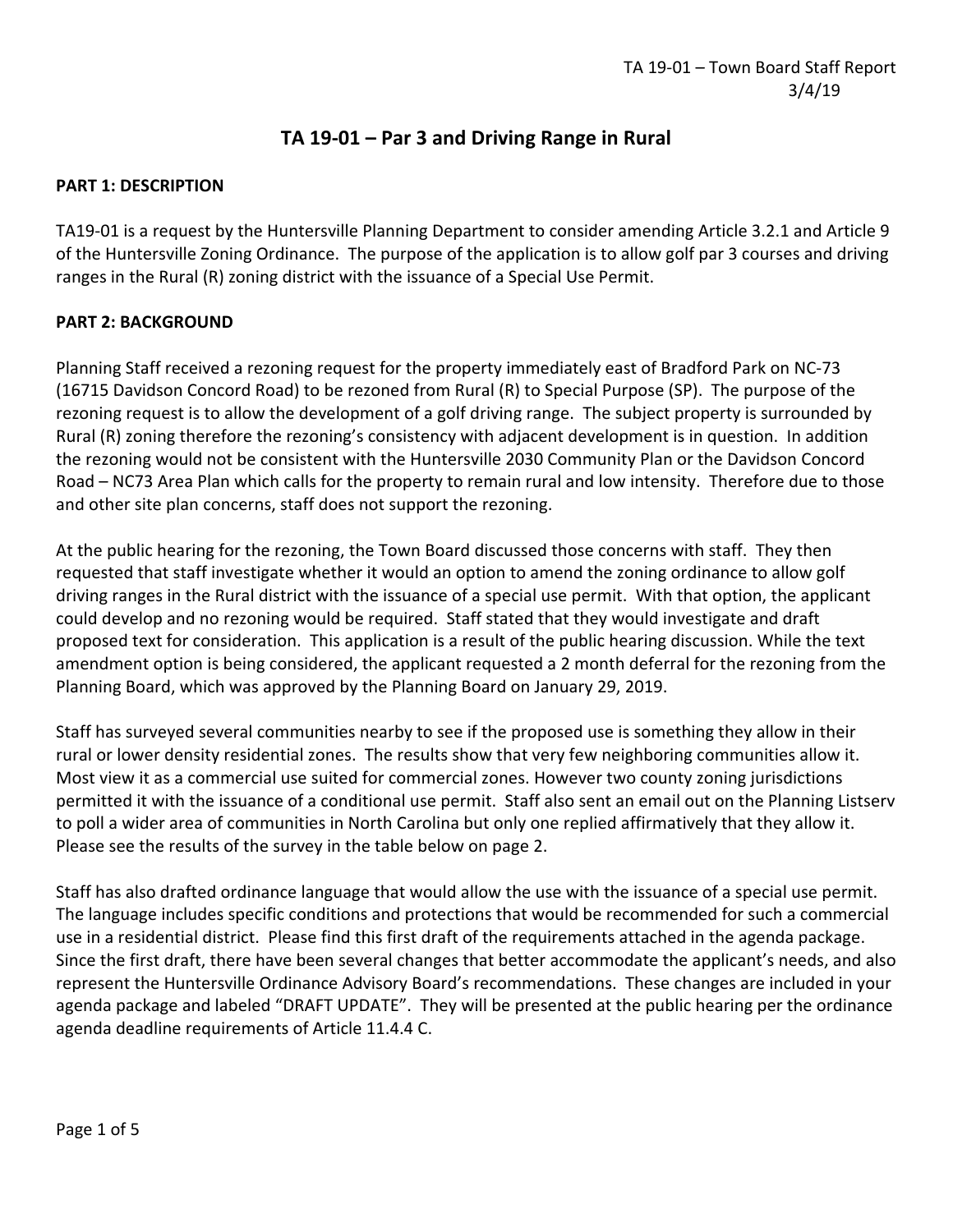| <b>No Allowance for Driving Ranges in</b><br><b>Residential Districts</b> | <b>Allows Driving Ranges as a Conditional/Special</b><br><b>Use</b>       |
|---------------------------------------------------------------------------|---------------------------------------------------------------------------|
| Cornelius                                                                 | <b>Harnett County</b>                                                     |
| Davidson                                                                  | Union County (Minor by right)                                             |
| Mooresville                                                               | Indian Trail (in the drafted UDO ordinance, not<br>allowed at this time.) |
| Pineville                                                                 |                                                                           |
| Matthews                                                                  |                                                                           |
| Charlotte                                                                 |                                                                           |
| Raleigh                                                                   |                                                                           |

# **PART 3: RELEVANT SECTIONS OF THE HUNTERSVILLE 2030 COMMUNITY PLAN AND APPLICABLE LONG RANGE PLANS**

The following are examples of relevant plans and polices from the 2030 Huntersville Community Plan that may be incorporated into the Board's statement of consistency for approval or denial of the request.

• Policy E-4 – Reduce Outdoor Lighting: *"Support reduction in outdoor lighting to lowest possible levels to maintain public safety, while limiting glare, habitat impacts and loss of privacy*." The proposed lighting standards exceed the general commercial lighting requirements of the zoning ordinance for both fixture type and lighting level. This allowance would be located in a low density residential zone where one would normally expect the least amount of light in the Town. With the lighting levels and orientations discussed with the applicant in preliminary conversations, staff expects off site glare to be created.

## **PART 4: STAFF RECOMMENDATION**

Planning staff does not support the text amendment application. Intensifying rural areas with commercial par 3 and driving range uses is not common practice in neighboring North Carolina communities. In most communities surveyed they are considered commercial uses that are more appropriate in commercial zoning districts. The need for this application to have high impact lighting that does not conform to the policies of the Huntersville lighting ordinance is a concern for staff.

Page 2 of 5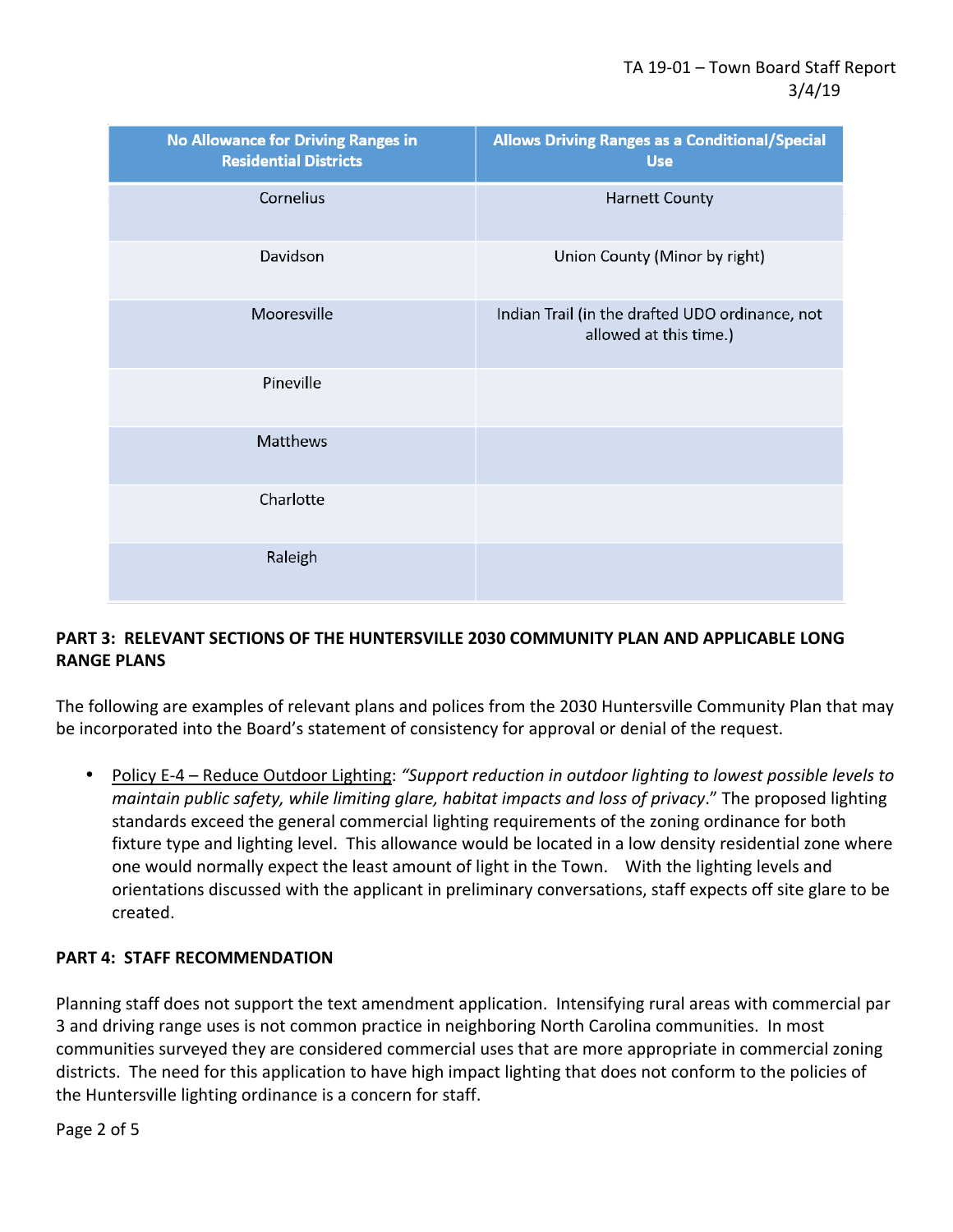If the Town Board recommends allowance of the driving range on the subject property, staff still prefers this text amendment option to the rezoning for the following reasons:

- 1. Keeping the property Rural is more consistent with the surrounding properties and long range plans.
- 2. Keeping the development Rural adds the requirement of 30% canopy tree save in addition to the 30% specimen tree save. Rezoning the property to commercial would only require a 30% specimen tree save requirement.
- 3. The application can be reviewed on a case by case basis through the special use permit process.

## **PART 5: HUNTERSVILLE ORDINANCE ADVISORY BOARD**

The Huntersville Ordinances Advisory Board (HOAB) considered the proposed text on February 7, 2019. After discussion of the latest text drafted by staff, the Board unanimously recommended approval of the proposed text with some modifications:

- 1. The addition of "and/or" in the title of the section to allow either park 3 or a driving range.
- 2. The addition of "boulevard" into the language to clarify NC-73 as a qualifying street front. The removal of "minor thoroughfares" as a qualifying street front.
- 3. Changing the allowed hours of operation to Sunday to Thursday 6 am to 11 pm and Friday to Saturday 6 am to midnight.
- 4. Continue working with the applicant to protect lighting levels but also allow some flexibility in an effort to meet the applicant's needs.

### **PART 6: PUBLIC HEARING**

The Public Hearing was held on February 18, 2019. Staff and the Town Board discussed various characteristics of the lighting portion of the proposed text. Also discussed was comparing the lighting proposed in the text to the lighting permitted at Bradford Park. No one from the public spoke in favor or against the application. Information and clarifications requested by the Town Board is provided by staff below.

- Bradford Park lighting: Heights of lights at Bradford Park: 70 feet at the softball fields. Six 70 foot and two 100 foot tall fixtures at the soccer field. Average footcandle measurements: 50 footcandles for the softball fields, and 30-33 footcandles for the soccer field.
- Qualifying parcels next to park land: Of the 31 qualifying parcels identified by staff that could be used as golf driving ranges with the proposed language, 7 are adjacent to park land.
- Boulevard frontage clarification: If the proposed language was amended to remove "Major Thoroughfare" as a qualifying frontage and parcels were allowed to front on "Boulevards" as described in the Comprehensive Transportation Plan (CTP) only, the qualifying parcels would be reduced by one; from 31 down to 30. Many of the future thoroughfares on the CTP such as Prosperity Church Road extension and Vance Road extension will be classified as boulevards. Therefore many parcels would still qualify with the discussed modification.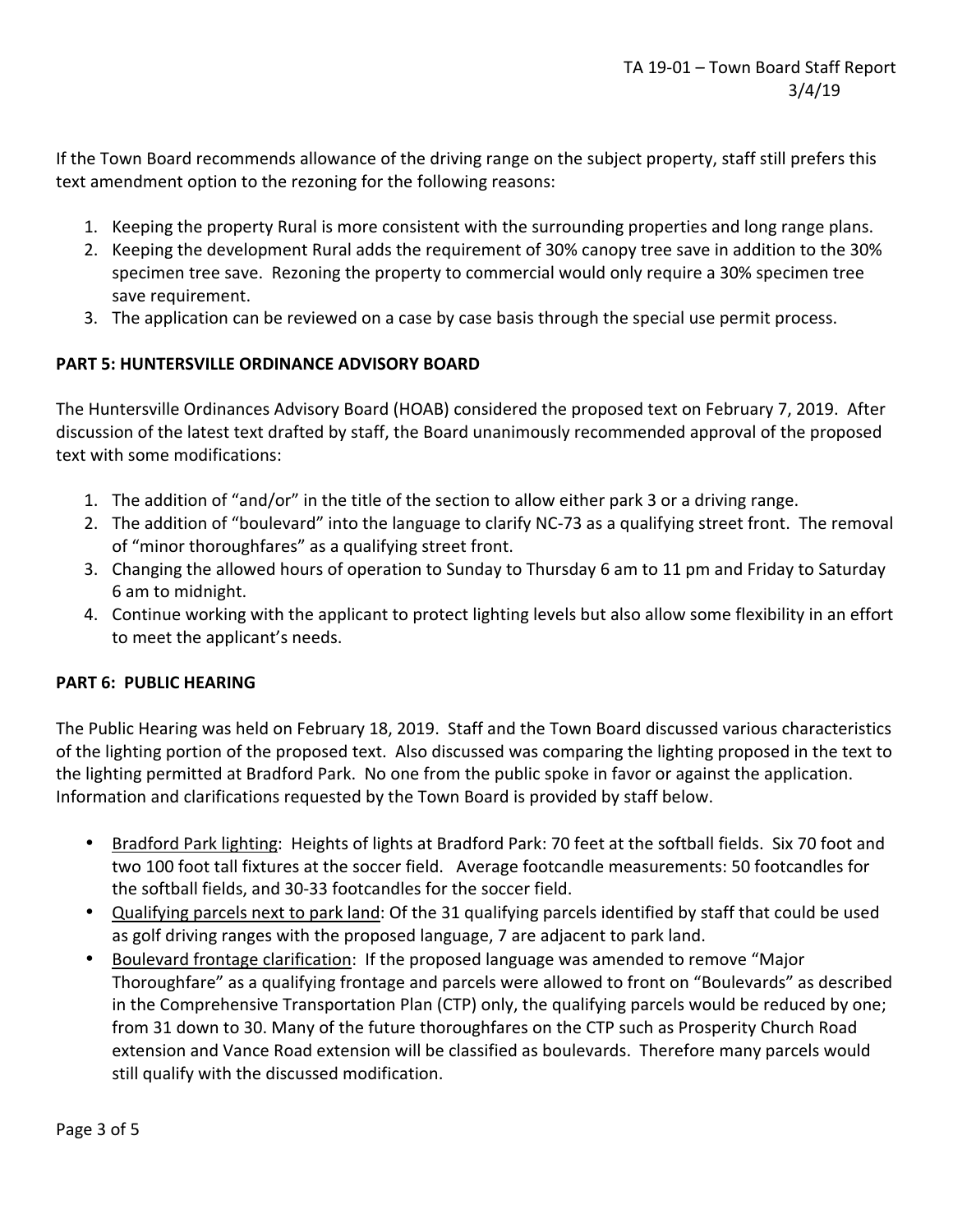## **PART 7: PLANNING BOARD RECOMMENDATION**

The Planning Board considered the text amendment application on February 26, 2019. One member from the public addressed the Board in opposition to the text amendment, due to the concern that the proposed lighting would affect the character of the rural areas. Included in the Board and staff discussion was rewording of certain phrases of the text, the difference and separation between the special use permit and the text amendment, and the thought process of staff on the drafted lighting requirements.

After discussion, S. Swanick made a Motion to Approve, based on the amendment being consistent with ED-1 of the 2030 Community Plan. It is reasonable and in the public interest to amend the Zoning Ordinance, because certain locations adjacent to existing parks and residences may provide an ideal spot for driving ranges, and the Ordinance should encourage such development; moving through this process of allowing it with a Special Use Permit to insure the Town has final control to prevent undesirable, unrestricted development in a specific location. F. Gammon seconded the Motion. The Motion carried (6-2), with Bankirer and Hensley opposing.

## **PART 8: ATTACHMENTS AND ENCLOSURES**

- Draft Updated Language Ordinance
- Text Amendment Application

## **PART 9: STATEMENT OF CONSISTENCY – TA19-01**

### **Planning Department:**

In considering the proposed amendment, TA 19-01, to amend Article 3.2.1 (a) and Article 9.61 of the Zoning Ordinance*,* the Planning staff finds the requested amendment not consistent with Policy E-4 of the Huntersville 2030 Community Plan.

It is not reasonable and in the public interest to amend the Zoning Ordinance because it would allow a commercial use in a low density residential zoning district with potentially high impact lighting levels not compatible with surrounding rural development.

### **Planning Board:**

S. Swanick made a Motion to Approve, based on the amendment being consistent with ED-1 of the 2030 Community Plan. It is reasonable and in the public interest to amend the Zoning Ordinance, because certain locations adjacent to existing parks and residences may provide an ideal spot for driving ranges, and the Ordinance should encourage such development; moving through this process of allowing it with a Special Use Permit to insure the Town has final control to prevent undesirable, unrestricted development in a specific location. F. Gammon seconded the Motion. The Motion carried (6-2), with Bankirer and Hensley opposing.